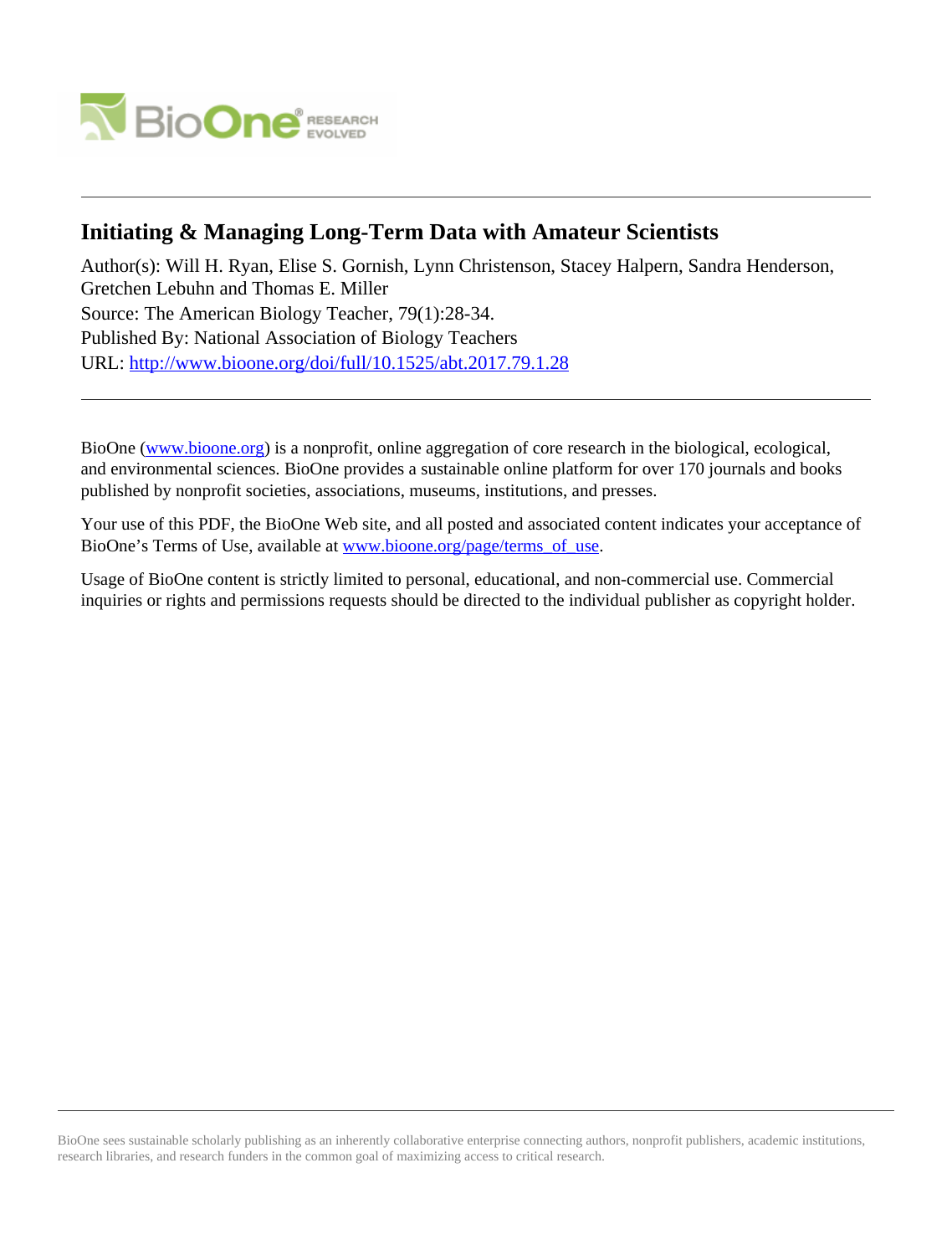## INQUIRY & **INVESTIGATION**

Initiating & Managing Long-Term Data with Amateur Scientists

• WILL H. RYAN, ELISE S. GORNISH, LYNN CHRISTENSON, STACEY HALPERN, SANDRA HENDERSON, GRETCHEN LEBUHN, THOMAS E. MILLER

#### **ABSTRACT**

The value of long-term data (generally >10 years) in ecology is well known. Funding agencies clearly see the value in these data and have supported a limited number of projects to this end. However, individual researchers often see the challenges of long-term data collection as insurmountable. We propose that long-term data collection can be practical as part of any teaching or outreach program, and we provide guidance on how long-term projects can fit into a teaching and research schedule. While our primary audience is college faculty, our message is appropriate for anyone interested in establishing longterm studies. The benefits of adopting these kinds of projects include experience for students, encouraging public interest in science, increased publication potential for researchers, and increased large-scale data availability, leading to a better understanding of ecological phenomena.

Key Words: Citizen science; crowdsourcing; volunteer; long-term data.

## $\circ$  Introduction

Developing a comprehensive understanding of ecological phenomena often requires documenting patterns through time. Processes of population growth, species interactions, and ecosystem function may take years to play out. Some of our most familiar concepts, such as succession and metapopulations, also require long-term data to fully understand (Franklin, 1989). Documenting the effects of climate change clearly requires long-term data (Walther et al., 2002).

Equally important is the use of long-term data to establish management plans and guide environmental policy decisions (Schwartz et al., 2000; Lovett et al., 2007). Furthermore, long-term data sets often find uses far beyond the original goals of the study, as in the discovery of acid rain by scientists monitoring the Hubbard Brooks

Developing a comprehensive understanding of ecological phenomena often requires documenting patterns through time.

experimental forest (Likens & Bailey, 2014). Or the data later take on unforeseeable importance, such as a 39-year record of subalpine flowering times becoming an invaluable resource in understanding the complex response of plant communities to climate change (CaraDonna et al., 2014).

Despite the clear value of long-term data, many ecologists approach these projects with trepidation because of perceived financial and logistical obstacles. As a result, most ecological theory is still derived from small-scale, short-term studies that may fail to capture the influence of important sources of variation and patterns that are known to occur at longer time scales (e.g., dampening effects; Barbeta et al., 2013). This problem is being addressed by National Science Foundation–funded initiatives such as Long Term Research in Environmental Biology, the Long Term Ecological Research Network, and the National Ecological Observatory Network (NEON; http://neoninc.org). However, long-term projects cannot solely be

> the purview of a small number of large programs; the scope of the problem is simply too great to be addressed by only one approach. Long-term data collection needs to become a standard part of ecological research for investigators to move our understanding of complex ecological phenomena forward in all systems.

> There are now several excellent examples of long-term data studies made possible by creatively using the existing resources at academic institutions. Students who need to develop technical skills or fulfill research requirements can be recruited for data collection on long-term projects. Class modules can also be developed to incorporate

long-term components. These have the added benefit of exposing students to realistic hypothesis-testing and data-collection activities, which is otherwise often absent in science lab courses (Hoopes et al., 2013). Furthermore, the use of students can increase civic attitudes as well as aid in management or restoration goals directly (Bruce et al., 2014).



The American Biology Teacher, Vol. 79, No 1, pages. 28–34, ISSN 0002-7685, electronic ISSN 1938-4211. © 2017 National Association of Biology Teachers. All rights reserved. Please direct all requests for permission to photocopy or reproduce article content through the University of California Press's Reprints and Permissions web page, www.ucpress.edu/journals.php?p=reprints. DOI: https://doi.org/10.1525/abt.2017.79.1.28.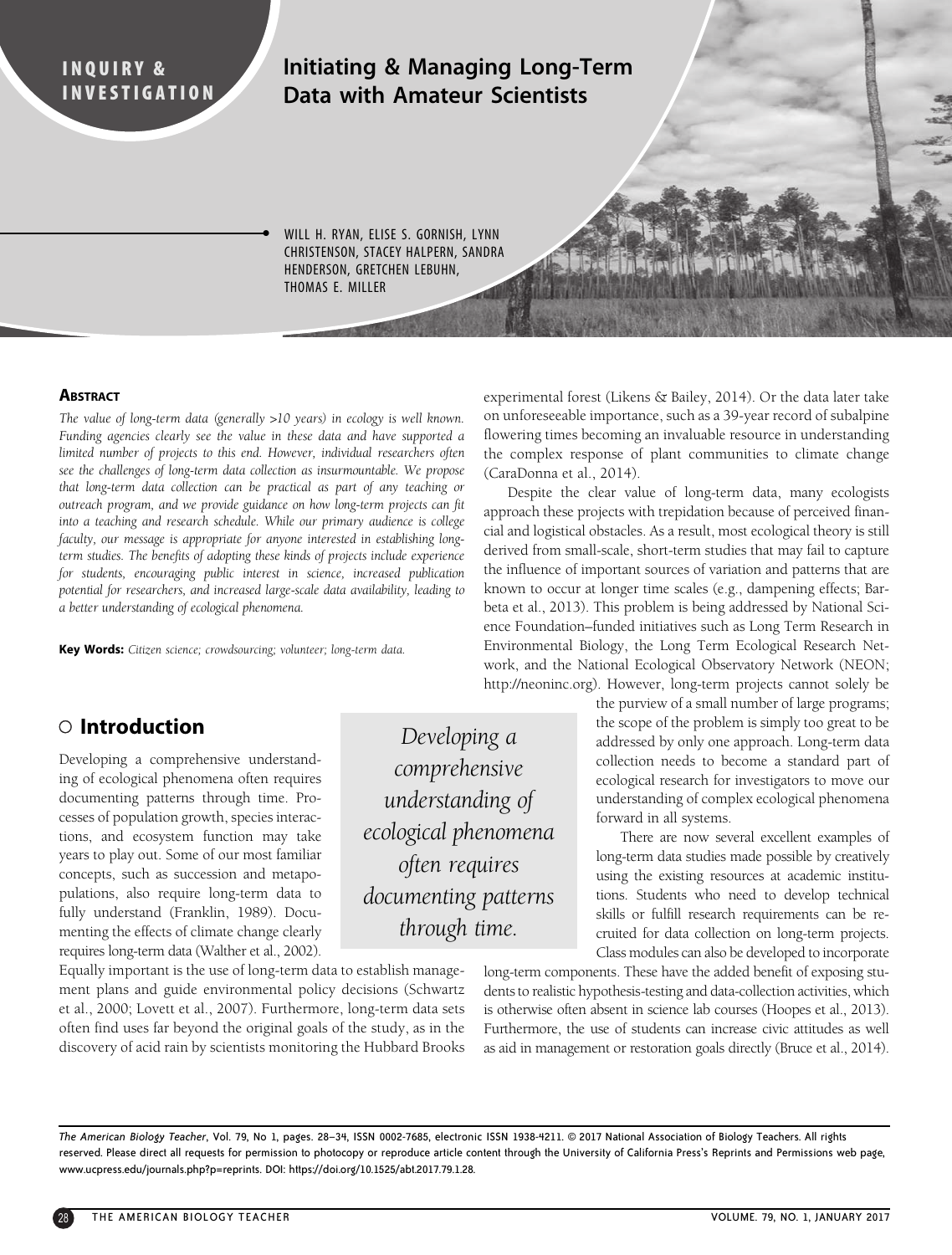Alternatively, the enthusiasm of the general public can be leveraged for the collection and analysis of long-term data (e.g., "citizen science"), facilitating the development of longitudinal studies (Conrad & Hilchey, 2011). Citizen science can be particularly useful for collecting data over very large spatial scales (Dickinson et al., 2010) or by capitalizing on local knowledge (Gallo & Waitt, 2011). Crowdsourcing, the mobilization of a group of people to solve a problem (Doan et al., 2011), is a facet of citizen science that is quickly gaining popularity due to the accessibility of sophisticated (and often free) Internet applications. Crowdsourcing has been widely used, and with great success, across a variety of disciplines, from ecology (e.g., http://www.snapshotserengeti.org; http://crickets.yourwildlife.org/) and microbiology (e.g., the http:// humanfoodproject.com/) to biosecurity (e.g., Lyon et al., 2013) and human health impacts (e.g., McCormick, 2012).

The benefit of establishing ongoing projects that rely on students or citizen scientists for long-term data collection is threefold. First, these projects can generate important data on a larger spatial and time scale than most individual projects – large-scale and longterm data are required to gain a full understanding of ecological dynamics in many systems (e.g., Chung et al., 2011). Second, building data-collecting activities into the infrastructure of a curriculum or into a community-based project increases the likelihood that the project will continue to function somewhat independently of any single researcher or lab, increasing the likelihood of producing a well-maintained and useful data set. Lastly, ecological knowledge and appreciation is likely to increase among participants (Thornton & Leahy, 2012; Hoopes et al., 2013). Although data quality is always a concern when transferring the responsibility of data collection and (sometimes) organization to individuals who are not the principal investigators (PIs; Fitzpatrick et al., 2009; Dickinson et al., 2010), the benefits of using students or citizen scientists for long-term data collection can far outweigh the challenges.

Educating researchers at early career stages about initiating and maintaining long-term projects is particularly important, as is helping young researchers identify the kinds of projects that can stimulate a sustainable long-term research program. Promoting collaboration among researchers and the integration of these kinds of projects into curricula could increase the number of successful long-term data-collection projects. However, the goal of initiating and maintaining collections of long-term data is a challenging one, particularly in an era of dwindling financial support for research. Here, we provide a set of guidelines to consider in organizing a long-term research program using student volunteers or citizen scientists, thereby complementing, but not duplicating, recent papers that simply describe particular aspects of academic volunteers or citizen scientists.

## O A Plan for Long-Term Research Projects

Long-term studies vary greatly in their questions, goals, methodologies, amount of required work, and productivity. We considered many ongoing projects and looked for common approaches and problems that may be helpful for an early-career scientist to consider before deciding whether or not to invest energy and funds into such a project. We identified five critical areas to consider.

### Identifying Appropriate Projects

While successful long-term projects are similar to short-term projects in many ways (such as the need to be motivated by important questions with testable hypotheses), they also have several unique characteristics. First, projects must be sufficiently interesting to attract students, volunteers/citizen scientists, organizations, or even other scientists. This may require projects that have both short- and long-term implications. For example, interest in local water quality on the Vassar College campus led to a long-term study involving undergraduates, faculty, and interns from the college, state employees from several agencies, and local citizen volunteers. The project provided information about current water quality, as well as changes in water quality through time. Volunteers were motivated by the local, immediate effects of their contributions, as well as by longerlasting and long-term implications of their work.

Long-term projects require some patience, and PIs need to begin with the understanding that such projects involve a maturation period, both for refining methods and for creating a sufficient database. It is helpful if the short-term results are interesting; many long-term studies are aborted because they develop slowly, as investigators lose interest or are discouraged by the lack of productivity. One approach to minimize this maturation period is to tie shortterm, contemporary results to historical or archived data sets, where available. This strategy has been used in NEON's Project BudBurst (http://www.budburst.org) to "extend" past data sets to the present, providing interesting and motivating results to share with participants from the earliest stages of the project. In addition, there are a growing number of resources for connecting local projects to regional or global databases by adopting standardized protocols in local systems (e.g., National Phenological Network, http://www. usanpn.org), which can reduce some of the "trial and error" period inherent in developing new protocols and make results more immediately rewarding. Many of these projects can be modified to fit the scale and expertise level of participants and may be attached to teaching resources (e.g., http://education.teamnetwork.org/) that can help make long-term data-collection projects more feasible for high school and early college instructors.

#### Establishing Support

One of the major logistical hurdles of developing a long-term project is planning for and securing the required resources needed to keep a project running for an appropriate time. These resources may include money, people, logistical support, special equipment, and access to reliable field sites, all of which could come from a variety of agencies. Thinking through the lifetime needs of the project can help determine whether the project is best conducted by a single investigator or in collaboration with other researchers, departments, or local agencies. Even for projects spearheaded by a single investigator, institutional support in the form of money, equipment, or logistics can often be leveraged to improve the project.

There are many ways to limit research costs (using students from classes, volunteers, etc.), but long-term projects usually require some consistent funding to ensure regular and repeatable sampling and data management. Investigators may be able to tap into institutional endowments to secure funding, in addition to seeking more traditional grants. Although grant extensions and additional funds can sometimes be acquired on single grants, longer-term projects

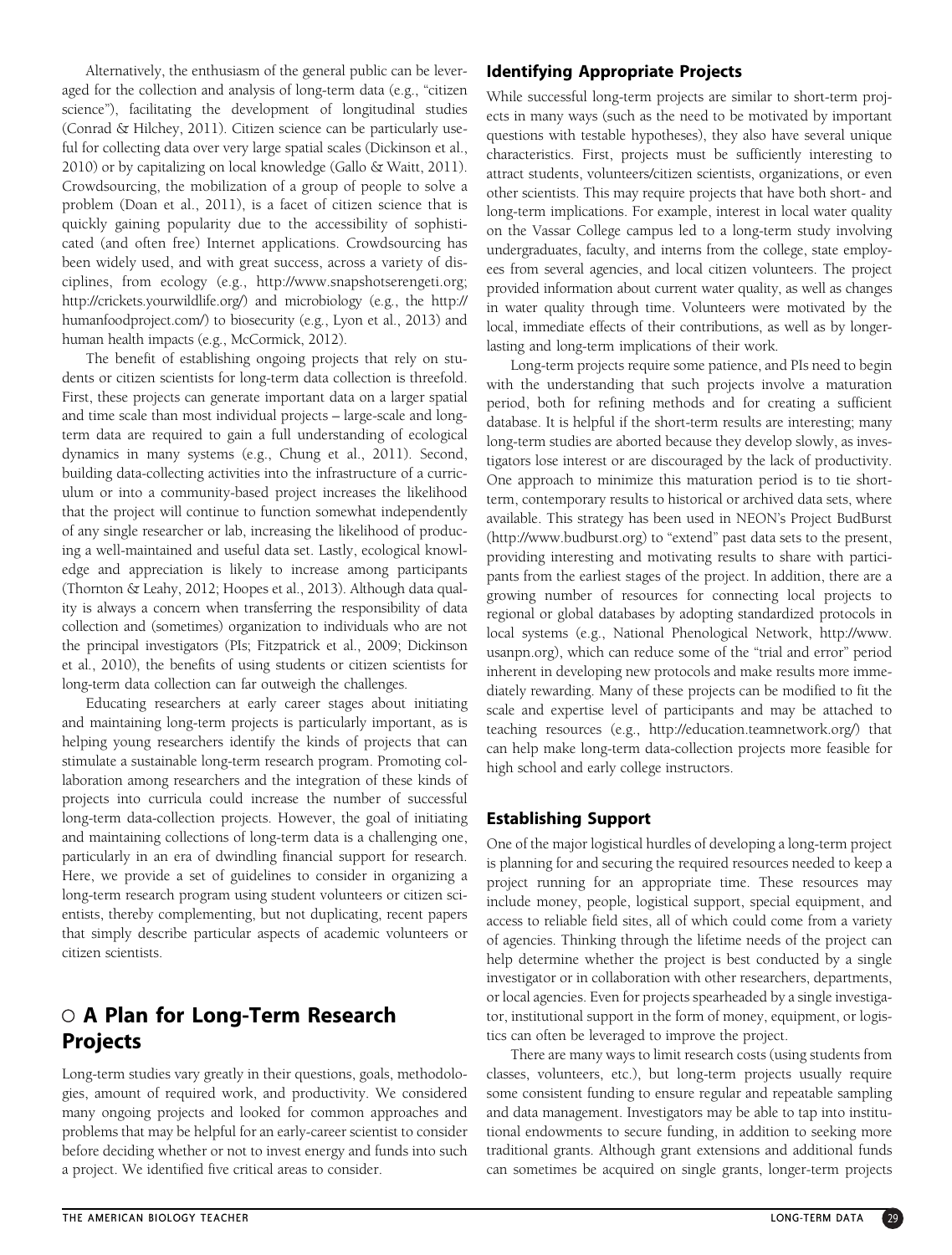require a more dedicated funding stream than short-term projects. This, in turn, requires additional forethought at the planning stage to estimate the expected duration of the project. Having an idea at the outset of how long the project must run to produce acceptable results is important for resource planning and setting realistic expectations.

For investigators with access to students, finding ways to offer course credit in exchange for helping on a long-term project can help institutionalize the sampling routine and provide a dependable stream of labor and funds. Building projects into the curriculum increases the likelihood of regular sampling and continued institutional support (discussed further below).

Collaborations with other classes or departments within a university, or with government agencies, can provide access to a larger pool of institutional resources. From equipment supply to technical support and data management to website building and public outreach, large organizations often have dedicated staff to offer advice and support for many aspects of a project. For example, many universities now have offices dedicated to undergraduate research. Making use of such resources in both planning and executing projects can greatly reduce the workload on an individual investigator. Further, if the project can involve state and local agencies or organizations, these collaborations can also provide additional resources and expertise that can add stability to a project (Franklin, 1989). Partnerships with state and local agencies might also facilitate the identification of appropriate projects and underutilized grant sources.

Successful long-term data collection often requires unimpeded access to one or more sites over a long period. The success of the project may also depend on protecting sites from unintended disturbance. Secure sites are essential for adequate consistency and replication of an experiment and might require negotiations that surpass those associated with shorter-term work. This may involve simply making special arrangements or agreements with a management agency or something as formal as the development of a land trust dedicated to the project. Finding appropriate private land or working with organizations such as the Ecological Continuity Trust (http://www.ecologicalcontinuitytrust.org/) can be an effective way to maintain the availability of and access to long-term sites. Longterm use of sites may also require establishing relationships with local community stakeholders such as farmers, fishermen, local interest groups, or residents; establishing these relationships at the outset of the project is advisable.

#### Recruiting Assistants

Many long-term projects depend on student or citizen volunteers, paid assistants, or some combination of these. While many of the concerns about data quality and logistics raised in other sections apply equally to these categories of helpers, each also requires unique considerations.

**Students.** The authors have found it surprisingly easy to recruit student volunteers for long-term research projects. Many students are interested in ecology and want research experience. Announcements in relevant classes or student clubs can attract lots of volunteers, especially if they are signed up on the spot, rather than waiting for them to initiate contact. Student volunteers are easier to recruit if fieldwork occurs in interesting nearby locations, although if funds are available to support student travel, motivated students can be used at more distant sites. Some high schools and colleges now allow students to earn volunteer credits for such work, which helps incentivize students to maintain the high-quality work and focus required for many projects. Although building independent projects for students into the larger project can require more work, it is also a good way to keep students invested in the effort.

Incorporating data-collection activities into a relevant course can ensure regular sampling with an adequate set of hands. However, students that are required to do the work as part of a course are sometimes less motivated to do high-quality work than students who volunteer. Sampling plans implemented as coursework must be flexible enough to accommodate recalcitrant or uninterested students. On the other hand, students tend to be enthusiastic about participating in research if they feel the project is worthwhile. Setting out clear questions and goals for their contribution is imperative for keeping them interested and focused. For long-term projects particularly, it is important to motivate students with an interesting introduction to the research, since they will not necessarily produce interpretable data from their own work – especially early in the project. Giving a lecture on the concepts involved in the study, including videos or pictures of past years' activities, can get them interested and start the training process. This approach is being used successfully on a savanna restoration project in north Florida. It was initiated by managers of the nearby Apalachicola National Forest but is now monitored annually with the help of students enrolled in the General Ecology Lab at Florida State University (T. E. Miller, unpublished data; Table 1). In this study, interest in restoring habitat for a diversity of charismatic carnivorous plants helps drive student enthusiasm.

It is important to note that a project need not be grand or elaborate in order to be worthwhile. Many classic examples of longterm data that have been essential in understanding the effects of climate change were collected at small scales, by a single enthusiast, such as the flowering records kept by Henry David Thoreau (Primack & Miller-Rushing, 2012). Matching the scale of project to the abilities and interests of the students involved can help any age of student produce rigorous and useful data.

Citizen scientists. Citizen scientists are an increasingly recognized resource for addressing many types of ecological questions (Dickinson et al., 2010), especially those that require large geographic scales (Great Sunflower Project, https://www.greatsun flower.org/) or long time scales (Christmas Bird Count, http:// birds.audubon.org/christmas-bird-count) or that are focused on ephemeral phenomena (Project BudBurst). Harnessing the energy and enthusiasm of nonexperts allows research to be conducted on scales far exceeding the abilities of scientists. If the proposed project involves the "general public," it is imperative to create simple, straightforward protocols to keep both data quality and participation high. The geographic scale of the project will define some of the parameters for recruitment, training, and participation. For example, local research efforts might involve face-to-face interaction between the investigator and the citizen scientist, whereas national projects are more likely to rely on online tools and interfaces. The project scale will also affect how data collection and quality control are handled. Small projects may simply use pencil-and-paper data sheets checked individually by the PI, whereas larger projects might need to rely on automated quality-control methods and online data-entry interfaces. While building the infrastructure to support a large project can be intimidating, it is not impossible. Many projects have

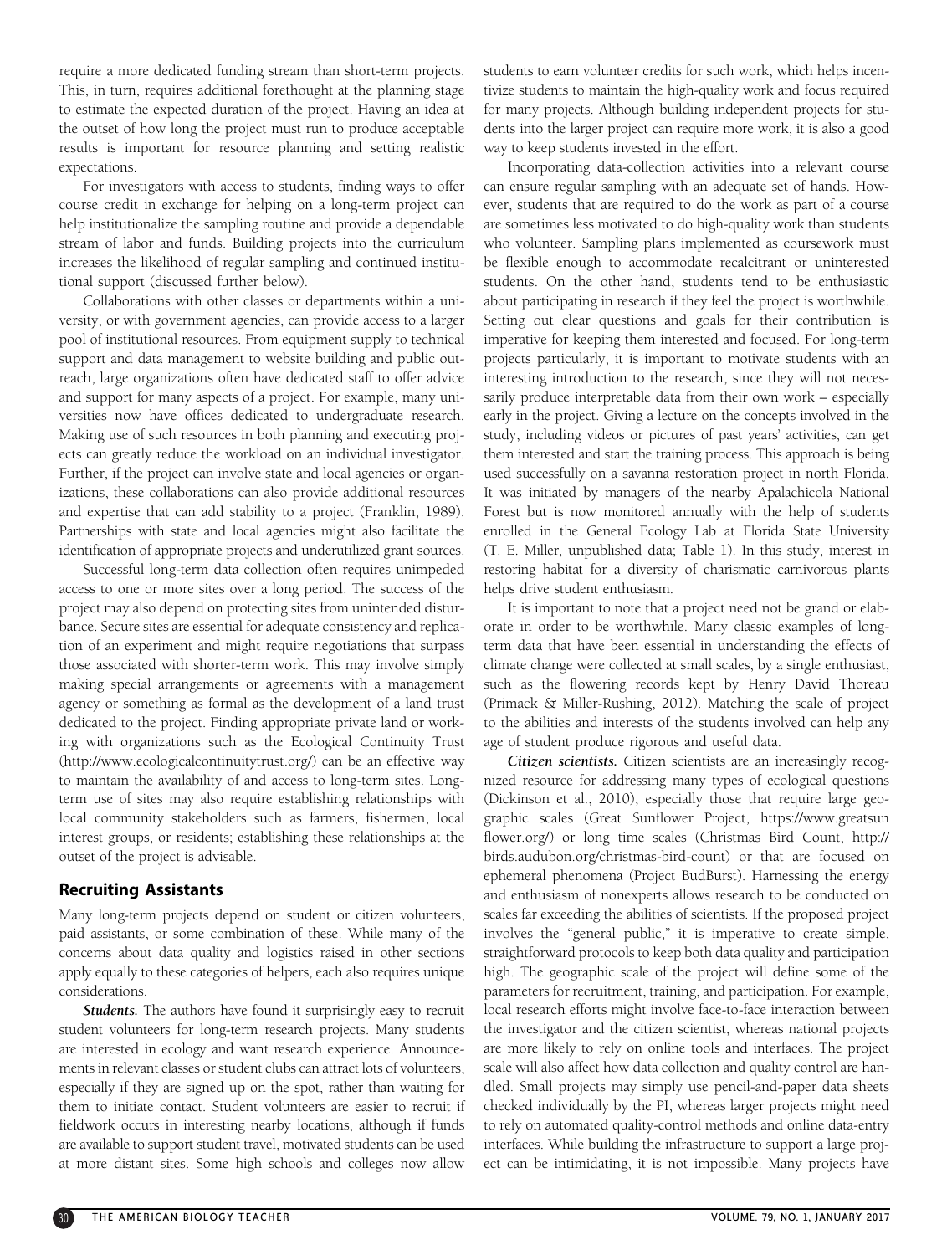### Table 1. Monitoring the restoration of natural savannas in the Apalachicola National Forest with the help of Florida State University Students (by T. E. Miller).

The Apalachicola National Forest is a large tract of long-leaf and slash pine forest near the campus of Florida State University in the panhandle of Florida. This area has been managed by the U.S. Forest Service after being decimated by logging at the turn of the twentieth century. Frequent fires are an important management feature of this habitat and are required for keeping their characteristically wide-spaced canopy and diverse herbaceous undergrowth. The U.S. Forest Service is interested in developing repeatable techniques to restore the diversity of undergrowth but often does not have the funds to monitor the recovery of the community after they implement a treatment.

We were approached by a U.S. Forest Service biologist for help monitoring the restoration of an open grassy savanna that had been partially fertilized and planted with slash pine some 30 years ago. The Forest Service was going to remove the slash pine, with the goal of eventually restoring the open savanna vegetation. The plan was for us to set up permanent plots before the trees were removed, then to re-census the plots annually to document the recovery of the herbaceous understory and compare it to a nearby, naturally occurring savanna.

The project is now in its fifth year and is re-censused each fall by 15–20 junior and senior biology students as part of the coursework for an ecology lab. Each year, the students census permanent quadrats in both the treatment area and the natural savanna. They experience the unique long-leaf pine and wiregrass ecosystem and learn about basic ecological fieldwork techniques, plant taxonomy, and restoration science. More importantly, we use this project to encourage the students to think about the meaning of concepts such as "restoration," "recovery," "succession," and "natural." For example, when has a site has been sufficiently "restored" to call the project successful?

As with other long-term projects, this project stumbled for the first two years for a number of reasons. The plots were initially not well marked and were difficult to find, we did not have sufficient personnel with botanical training or easy-to-use keys, and we did not have a consistent system in place to deal with unknown species. The tree removal treatment was also unintentionally delayed for two years due to dealings between the U.S. Forest Service and the timber contractor. These complications caused frustrations for the students, who were initially simply not very interested in participating in this project. However, we now have the plots well marked, we have a system of voucher specimens and adequate identification keys in place, and we often bring graduate students with local botanical knowledge along on the trip, all of which have improved both the quality of data and student morale. The accumulation of class data over the first 5 years and the creation of stronger course material related to conservation and restoration have been especially important for improving the student's opinion of the project. We expect this project to run at least 10 more years, but the rate of recovery may determine the ultimate time-scale of the project.

benefited from partnerships with organizations that can provide these tools or have made use of increasingly user-friendly, webbased tools. A suite of such project-building tools, technology resources, and detailed information about designing each step of a citizen science project is available at http://citizenscience.org.

Citizen science can be inexpensive but often requires collaboration and creative resource use. For example, the Great Sunflower Project has less than one full-time employee but benefits from resources available within a university. Likewise, the NEON education division has approximately 2.5 employees dedicated to Project BudBurst, including management, content development, and basic tech support. In addition, Project BudBurst benefits from having access to the NEON cyber infrastructure, graphic support, and other staff and resources that contribute to the effort. Finally, external partners, such as the Chicago Botanic Garden and the U.S. Fish and Wildlife National Refuge System, provide additional expertise; collectively, this is a significant dedication of resources. As with using student and other volunteers, there is an ongoing and constant need to recruit, train, and try to retain people for the duration of the project. For citizen science projects, a significant amount of planning should be dedicated to generating and maintaining citizens' interest in contributing to the project.

As more successful citizen-science projects mature, there are more case studies to learn from in designing new projects. There is also a growing literature about effective strategies for recruiting and working with citizen scientists (e.g., Gardiner et al., 2012; Gura, 2013; Reynolds & Lowman, 2013; Tulloch et al., 2013), including an entire issue of Frontiers in Ecology and the Environment.

In all cases, sending periodic e-mails to a list of all current and past participants about the progress of the study and recognizing their contribution helps maintain ongoing interest in the project and in citizen science in general. It is also an excellent way to continue to bring experienced volunteers back to help with the research when more volunteers are needed.

#### Collecting the Data

Collecting high-quality data, with minimal noise and bias, is critical in any study but can be particularly problematic for long-term studies involving students and volunteers. Even simple projects require careful thought about training. One issue in many longterm ecology projects is designing data-collection tasks with realistic expectations for the worker's field skills and natural-history knowledge. For example, it is often not reasonable to expect short-term participants to learn extensive species-identification skills. For technical tasks, it is useful to have more experienced workers lead small groups of less experienced workers, with each person specializing in a smaller number of species or tasks. This approach is used for an annual census of vegetation on St. George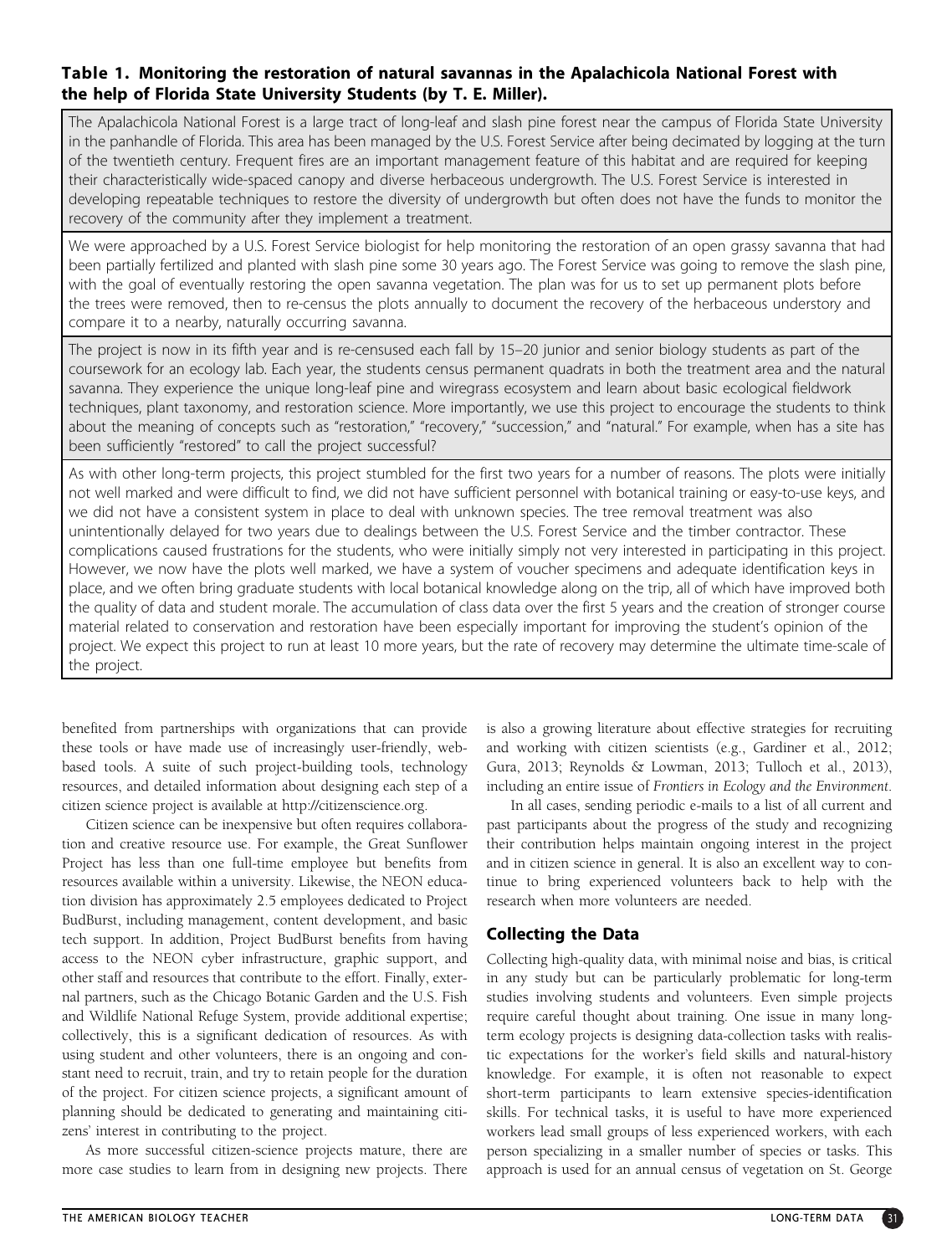Island, Florida, where teams of three or four are led by a trained botanist who teaches the rest of the team to identify particular species (Figure 1; Miller et al., 2010). When very few experienced workers are available, having them rove between groups to ensure accuracy may be the most beneficial role. Both retaining experienced volunteers and ensuring overlap between crews in order to maintain essential expertise can aid in a project's success.

Likewise, ensuring standardized methods between workers is very important. Sometimes it helps to create a guide for learning specific tasks. For example, in a project that requires estimating percent area damaged on leaves, assistants were given laminated cards illustrating different levels of damage, which could be taken into the field for reference (Figure 2). For multiweek censuses, team members completed a brief retraining and check of interobserver consistency in which small teams independently collected data from the same sample, then discussed differences and came to consensus (S. Halpern, unpublished data).

Although this may not be obvious to your workers, the data recorder is one of the most important roles. This person must be



Figure 1. A team of volunteers surveys a long-term vegetation census plot on St. George Island, Florida.



Figure 2. A diagram of four levels of herbivore damage on leaves, used as a reference guide by novice volunteers in a long-term field survey.

extremely responsible, with the ability to pay careful attention to details. Being able to keep entries in order and groups on task, while calling attention to anomalies, is essential.

Finally, the attention span of volunteers is usually lower than that of the PI. Bringing extra workers allows the crew to have time off for recreation, relaxation, or their own exploration helps, as does planning for diversions (such as frisbee and ice cream) during the fieldwork. Keeping the work enjoyable also helps with the reenlistment of volunteers for the next sample period.

#### Data Management

Organizing field-collected data into files ready for analysis is a challenging part of any study, but long-term studies pose some unique challenges. In particular, data and metadata files must be highly organized, yet sufficiently simple and flexible to accept each new wave of data. Without careful documentation from the beginning, information will be lost over time. Planning ahead for how the data will be analyzed can help minimize the amount of reorganizing that has to be done. Metadata are especially important for long-term studies because of the turnover of individuals involved in data collection and entry. It is important to keep explicit notes on every variable recorded, explanations of shorthand codes used, as well as information about when data were collected, checked, edited, and used in analyses. Also, the original data and backups need to be kept in a secure manner, while keeping up with changing technology for electronic databases. Deciding how the data will be kept and who will have access to the files for data entry, quality control and analysis should be done early to protect the integrity of the files and to minimize mistakes. The issues associated with data management require adherence to "best practices"; several organizations now provide flexible guidance appropriate for different projects (Whitlock, 2011; Strasser et al., 2015).

Data entry and quality control can be daunting components of long-term projects. It may be possible to use digital data recorders in the field for speed, but these require careful training of volunteers. For some projects, it may be useful to involve participants in data entry, but appropriate precautions should be taken. These include methods for ensuring consistent and accurate data entry, such as reading back data in pairs or establishing a set menu of options for qualitative data. Participating in data entry and analysis can help undergraduates and volunteers understand more of the steps involved in completing a research project and can help workers feel more invested in the outcome.

Finally, consideration must be given to how and when data will be made available to both participants and the general public. These data sets are often useful to people outside of the team generating the data. For these reasons, we encourage researchers to plan to provide public access to the data on an ongoing and updated basis, as well as to publish interesting findings as soon as possible. Many organizations that provide public access to their data offer guidelines on how and when the data can be used (for an example, see http://www.piscoweb.org/data/data-sharingpolicy). Developing a coherent policy about the use of your data and your strategy for dissemination can help formalize the goals and expectations you have for a long-term project. Once again, thinking through the lifetime of the project – from conception to publica $tion(s)$  – is the best way to design a project with the highest chance to succeed.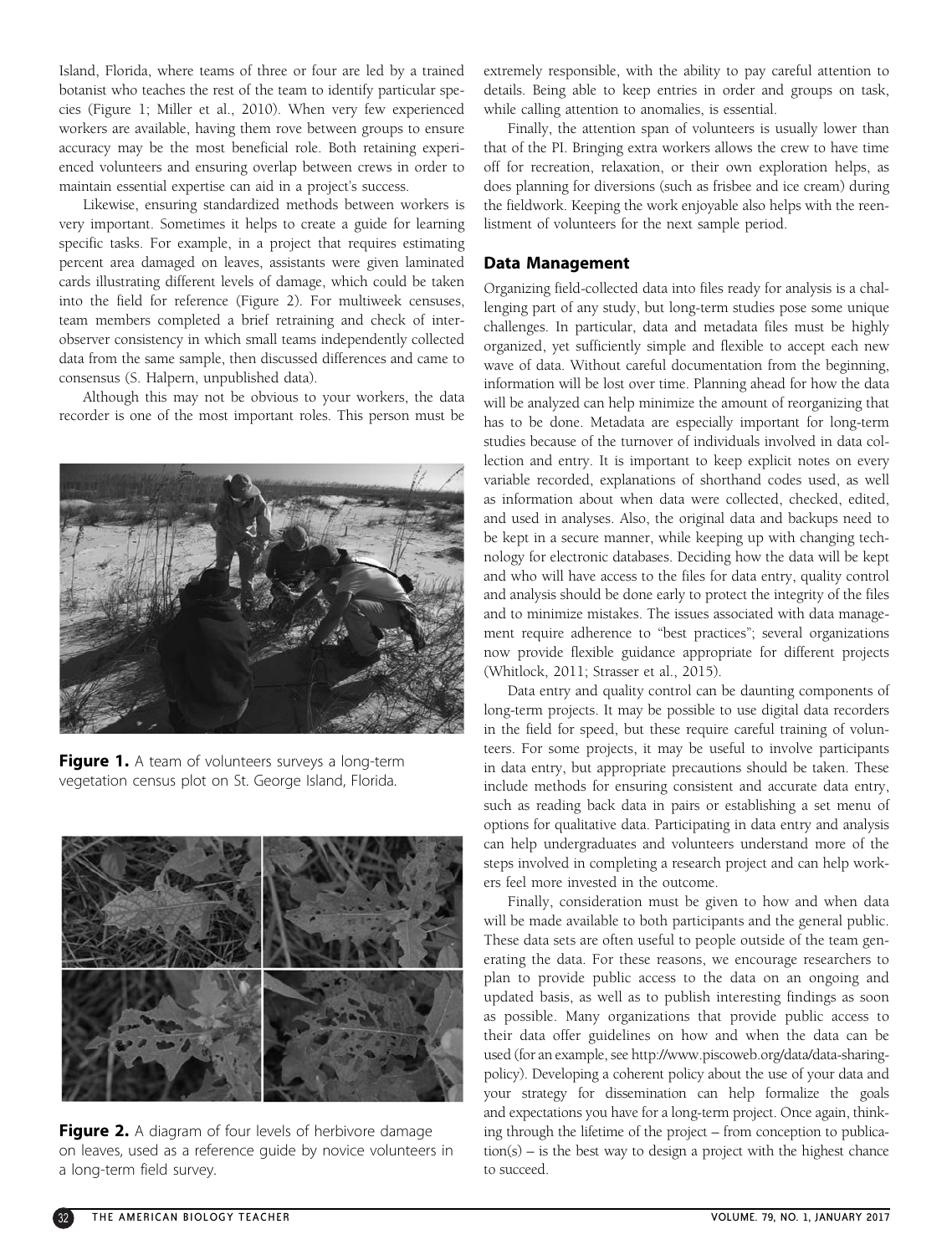# ○ Conclusion

The research challenges for college faculty – and research opportunities for teachers at other levels – have changed over the past decade. There is greater pressure from academic administrations for college faculty to be productive and involve undergraduate students in research, while research and teaching funds seem to be on the decline. Meanwhile, many of the major questions in ecology now involve larger spatial and longer temporal scales, especially as we come to grips with anthropogenic changes in land use and climate. Responding to these challenges may require creativity and new approaches.

We encourage all college faculty, but especially early-career faculty, to consider initiating long-term studies that involve classes or the other interested groups. We encourage faculty at all levels, especially those in secondary education, to identify opportunities for their students to be involved in such research. Such studies are extremely valuable, for both the research and the participants, but they are rarely undertaken because of perceived logistical, financial, and manpower constraints. While such studies are challenging, we contend that the perceived challenges can be overcome with adequate information and planning – yielding important data that cannot be gathered any other way.

In this article, we have tried to draw from past studies to provide guidance on initiating and maintaining productive long-term studies. The considerations outlined above provide a framework for thinking through the logistics of such a project and highlight some of the "best practice" methods honed by the authors through a process of trial and error in establishing their own successful projects. While each question and system will be idiosyncratic, these five areas of concern are common to all long-term projects: picking the right project, establishing support, recruiting assistants, collecting data, and managing data. With well-designed sampling schemes, resilience in the face of adversity, and persistence as results slowly accumulate, any investigator can add a long-term component to their research program and reap the benefits of a unique data set, an ongoing source of publications, and a more complete understanding of an ecological system. At the same time, they can provide unique and important experiences for students and volunteers. We encourage investigators at all stages of their careers and working in all types of institutions to consider establishing long-term projects as part of their research programs to increase the availability of these essential data.

## $\circ$  Acknowledgments

This paper was generated by ideas discussed in the development of a symposium at the Ecological Society of America annual meeting in 2014, entitled "A toolbox for initiating and managing long-term data collections."

# References

- Barbeta, A., Ogaya, R. & Peñuelas, J. (2013). Dampening effects of long-term experimental drought on growth and mortality rates of a Holm oak forest. Global Change Biology, 19, 3133–3144.
- Bruce, M.C., Newingham, B.A., Harris, C.C. & Krumpe, E.E. (2014). Opinions toward using volunteers in ecological restoration: a survey of federal land managers. Restoration Ecology, 22, 5–12.
- CarraDonna, P.J., Iler, A.M. & Inouye, D.W. (2014). Shifts in flowering phenology reshape subalpine plant community. Proceedings of the National Academy of Sciences USA, 111, 4916–4921.
- Chung, U., Mack, L., Yun, J.I. & Kim, S.-H. (2011). Predicting the timing of cherry blossoms in Washington, DC and Mid-Atlantic states in response to climate change. PLoS ONE, 6, e27439.
- Conrad, C.C. & Hilchey, K.G. (2011). A review of citizen science and community-based environmental monitoring: issues and opportunities. Environmental Monitoring and Assessment, 176, 273–291.
- Dickinson, J.L., Zuckerberg, B. & Bonter, D.N. (2010). Citizen science as an ecological research tool: challenges and benefits. Annual Review of Ecology, Evolution, and Systematics, 41, 149–172.
- Doan, A., Ramakrishnan, R. & Halevy, A.Y. (2011). Crowdsourcing systems on the world-wide web. Communications of the ACM, 54, 88–98.
- Elmendorf, S.C. & Harrison, S.P. (2011). Is plant community diversity regulated over time? Contrasting results from experiments and longterm observations. Ecology, 92, 602–609.
- Fitzpatrick, M.C., Preisser, E.L., Ellison, A.M. & Elkinton, J.S. (2009). Observer bias and the detection of low-density populations. Ecological Applications, 19, 1673–1679.
- Franklin, J.F. (1989). Importance and justification of long-term studies in ecology. In G.E. Likens (Ed.), Long-Term Studies in Ecology. New York, NY: Springer.
- Gallo, T. & Waitt, D. (2011). Creating a successful citizen science model to detect and report invasive species. BioScience, 61, 459–465.
- Gardiner, M.M., Allee, L.L., Brown, P.M.J., Losey, J.E., Roy, H.E. & Smyth, R.R. (2012). Lessons from lady beetles: accuracy of monitoring data from US and UK citizen-science programs. Frontiers in Ecology and the Environment, 10, 471–476.
- Goldberg, D.E. & Turner, R.M. (1986). Vegetation change and plant demography in permanent plots in the Sonoran Desert. Ecology, 67, 695–712.
- Gura, T. (2013). Citizen science: amateur experts. Nature, 496, 259–261.
- Hepper, F.N. (2003). Phenological records of English garden plants in Leeds (Yorkshire) and Richmond (Surrey) from 1946 to 2002. An analysis related to global warming. Biodiversity and Conservation, 12, 2503–2520.
- Hoopes, M.F., Marsh, D.M., Beard, K.H., Goldberg, N., Aparicio, A., Arbuthnot, A. et al. (2013). Invasive plants in wildlife refuges: coordinated research with undergraduate ecology courses. BioScience, 63, 644–656.
- Likens, G.E. & Bailey, S.W. (2014). The discovery of acid rain at the Hubbard Brook Experimental Forest: a story of collaboration and long-term research. In D.C. Hayes, S.L. Stout, R.H. Crawford, and A.P. Hoover (Eds.), USDA Forest Service Experimental Forests and Ranges (pp. 463–482). New York, NY: Springer.
- Lovett, G.M., Burns, D.A., Driscoll, C.T., Jenkins, J.C., Mitchell, M.J., Rustad, L. et al. (2007). Who needs environmental monitoring? Frontiers in Ecology and the Environment, 5, 253–260.
- Lyon, A., Grossel, G., Burgman, M. & Nunn, M. (2013). Using Internet intelligence to manage biosecurity risks: a case study for aquatic animal health. Diversity and Distributions, 19, 640–650.
- McCormick, S. (2012). After the cap: risk assessment, citizen science and disaster recovery. Ecology and Society, 17, 31–41.
- Miller, T.E., Gornish, E.S. & Buckley, H.L. (2010). Climate and coastal dune vegetation: disturbance, recovery, and succession. Plant Ecology, 206, 97–104.
- Primack, R.B. & Miller-Rushing, A.J. (2012). Uncovering, collecting, and analyzing records to investigate the ecological impacts of climate change: a template from Thoreau's Concord. BioScience, 62, 170–181.
- Reynolds, J.A. & Lowman, M.D. (2013). Promoting ecoliteracy through research service-learning and citizen science. Frontiers in Ecology and the Environment, 11, 565–566.